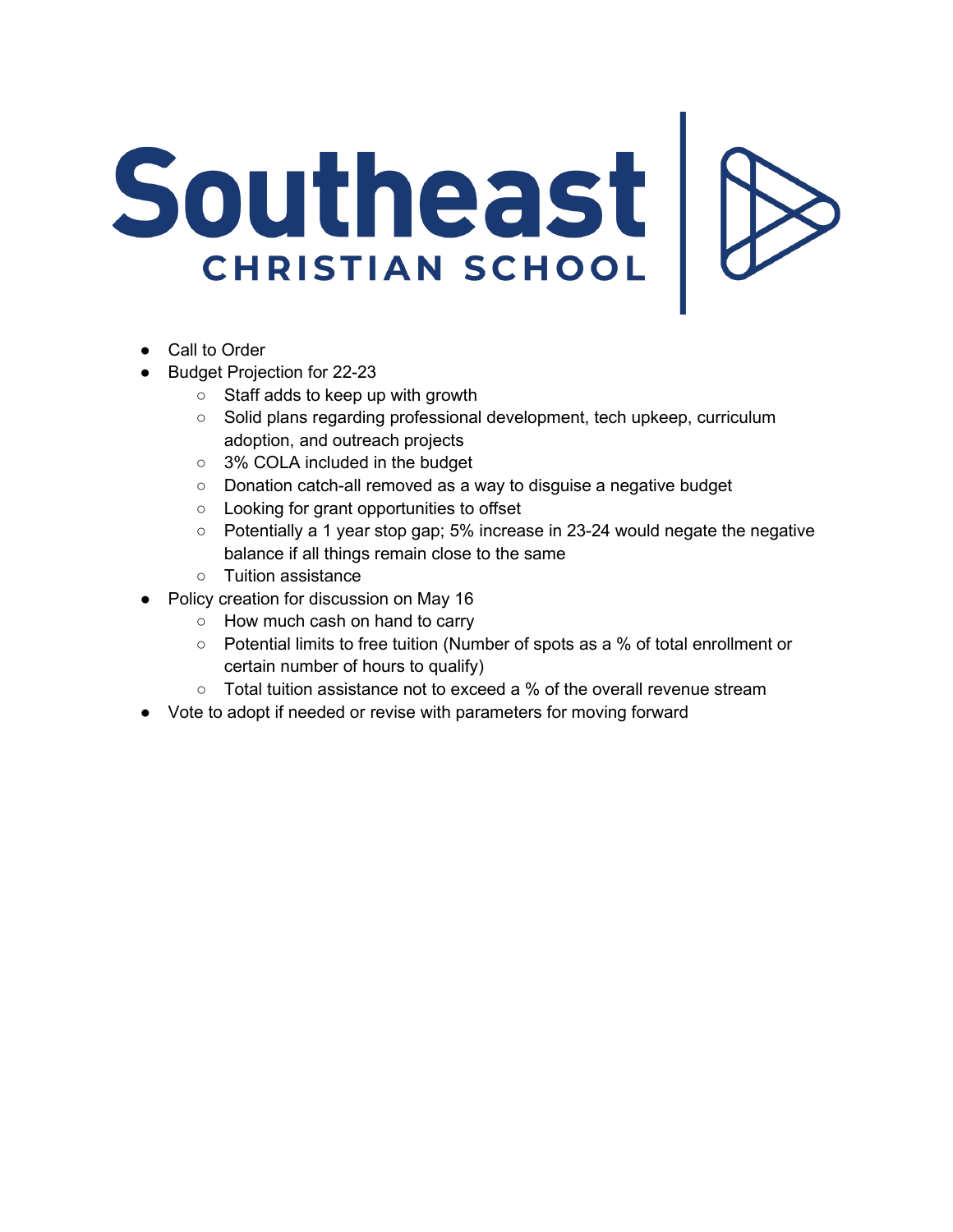## **Meeting of the Board of Directors- Minutes Solomon Center conference room April 4, 2022, 11:30-12:15 AM Attendance:**

Board: Aaron Couch, Tom Fitzgerald, Doug Henderson, Wendell Geary, Jeff Spille, Stacy Dean, Jeff Akers (via call)

Ad Hoc Members: Susan Krodel, Melissa Olin (both indicated unable to attend) Heather Klusek in attendance to take notes

## **Closed Board Meeting**

Call to order (1130) Call to order (1130)

Preliminary Budget (1130) Doug Henderson

Doug presented a deficit budget to the team (specific areas of overages listed on the agenda). Donations adjusted to not be a stop gap but to reflect actual fundraising dollars to reflect what has been raised in the past. 366k in the red at the start of this meeting. The purpose of the meeting is to address the deficit.

Questions/Discussion points:

- Stacy COLA 5.9% are we doing this? Doug suggested not do a COLA this year to cover deficit. Aaron agreed. (not voted - just discussed)
- Tuition assistance review staff and church benefits of tuition. The church is not subsidizing this, it is a written off expense. Proposing a minimum hours work to be able to utilize the 100% tuition (that will be discussed at a later board meeting).
- Tom School chaplain salary should be moved to the church per the agreement made with previous Executive Director

-

Doug to review the potential moves (reviewed linked document)

● [Potential moves](https://docs.google.com/spreadsheets/d/15S2AB9S6Gm0Ffwgcb9dF11qfJnfmHrvj/edit?usp=sharing&ouid=100575947531836301460&rtpof=true&sd=true)

Questions/Discussion points related to potential move link above:

- Elimination of the Director of Advancement discussion what have we raised YTD with this effort? The dollars donated are either at or slightly below what we have had in years past. Does the current Advancement Director know that his position is possibly being eliminated or that he is under performing – he will know this week. The money is not coming in and he is not doing that work and it is showing ineffectiveness.
- Eliminating positions does not reflect taxes, benefits, tuition discounts
- Are these roles essential to the functioning of the school next year? Yes. We can operate without them but it would be difficult.
- In order for us to execute the budget, we need to know what direction we need to take
	- Accept a deficit or make cuts? Is there a number that the board is comfortable adopting?
	- Tom: eliminating Director of Advancement would place the responsibility of fundraising to the Executive Director role. The elimination of the COLA would be essentially a pay cut of buying power in staff's pay cut.
	- Additional idea would be to increase middle school grades from 48 to 50 could be a potential 70k savings – this is something we should implement